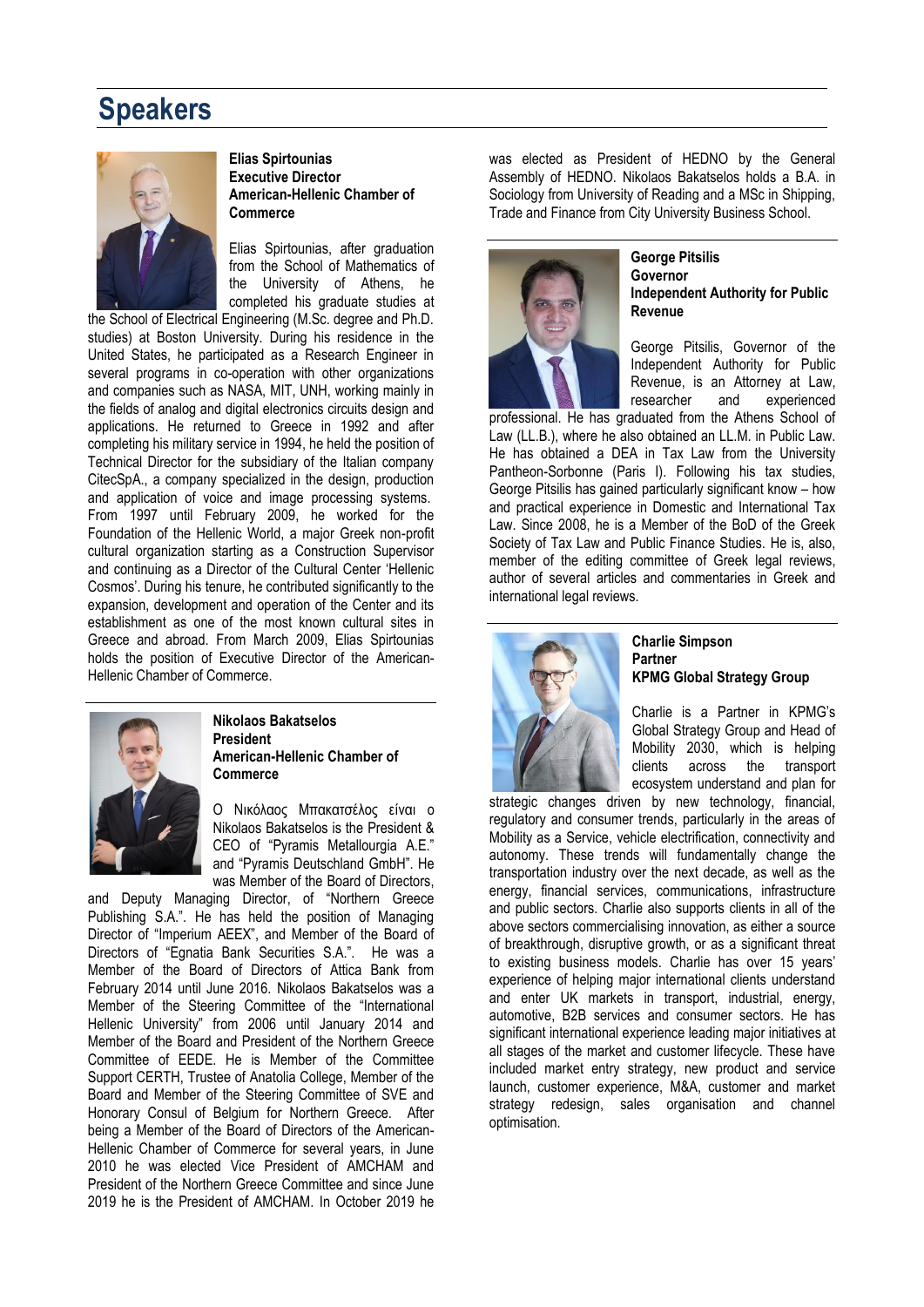

**Panagiotis Stampoulidis General Secretary of Trade and Consumer Protection Ministry of Development and Investments**

Panagiotis Stampoulidis hold an MBA in Human Resources Management, University of Wales, U.K. and a Diploma in Animal

Production, Technological Educational Institutional of Western Macedonia, Greece. He has a Certificate of Business Sustainability, University of Cambridge, U.K., a Level 4 Award in HACCP Management for Food Manufacturing, RSPH (Royal Society for Public Health) and an Intermediate Certificate in Applied HACCP Principles, RSPH (Royal Society for Public Health). He is currently the General Secretary of Trade and Consumer Protection. Previously, he was Chief Project Manager for Garnet SA, Group Director Business Development for Megas Yeeros Group, Managing Director for C.M.F.O S.A. (Central Markets & Fishery Organization S.A.), Greece, Scientific consultant in more than a hundred (100) companies in the food industry and an Internal Audit Manager, responsible to ensure health & safety procedures for KOMPATSIARIS BROS. He participated in the project for the restructuring of the fishery sector in the Sultanate of Oman and as a member of the G700, he was awarded with a distinction by the European Parliament in 2008.



**Commander Evangelos Boulakakis Drugs and Contraband Enforcement Directorate Hellenic Coast Guard Headquarters**

He was born in Palaio Faliro on 1974. He graduated from Department of Public Administration of Panteion

University and he entered to the Academy of Coast Guard Cadets on 1998. He graduated successfully on 1999 with the rank of Ensign of Hellenic Coast Guard. He has served at Port Authorities of Lefkas and Karystos as harbor master, at Port Authority of Leros as deputy harbor master, at Port Authority of Chalkis as head officer of Port Police Sector, at Port Said as maritime attaché, and at the Directorates of HCG Personnel and Sea Transportation of Hellenic Coast Guard Headquarters . From the July of 2017 he serves at the Drugs and Contraband Enforcement Directorate of Hellenic Coast Guard Headquarters as head of Contraband and Fiscal Crime Enforcement Department. He speaks English. He is married and has three children.



## **Aggeliki Matsouka Head Division Strategy for Custom Controls and Offences**

Aggeliki Matsouka is Head of Division Strategy for Custom Controls and Offences from November 2016, she was Head of Section B' "Law

enforcement for drugs, goods under restriction and means of control" (ex-Prosecution of Drugs and weapons) of the Division of Customs Control and offences (ex. 33rd Division of Custom Law Enforcement) (from 2004-2015). From 1991 until 2004 she was in the 33rd Division of Custom Law Enforcement-Section B': Prosecution of Drugs and weapons and she was also in the 3rd Division of Personnel and the 6th Customs of Piraeus. She has a bachelor's degree in Political Science and Public Administration, Athens University, a master's degree in studies in Strategic and Political of National Security, National Security School of Hellenic Police and a master's degree in International and European Studies, Direction International Relations and strategic studies, Panteion University. She speaks English and French and she has been National expert delegate from 1991-2004 in committee of drug precursors, National expert delegate in Customs Cooperation working Party during the Greek Presidency, Leader of project group planning the ACTION PLAN for priorities of CCWP against organized crime, Delegate to meetings of WCO, Europol, Project Manager to Container Security Task Force of SELEC, Trainer in educational courses for custom officers and Responsible on behalf of customs for Schengen evaluation.



**Iakovos Kargarotos Vice-President Papastratos**

Iakovos Kargarotos has been the Vice President of Papastratos, a subsidiary of Philip Morris International, since January 2012. After spending 10 years in two FMCG companies, he started his career in the commercial

department of Papastratos in 2000 as a Regional Manager. Over the next 10 years he was responsible for Key positions, with that of the Country Manager for Cyprus and Malta being the highlight. In 2010, he was assigned the position of Manager of Financial Affairs, then promoted to Corporate Affairs Director and Vice President of the company. Iakovos Kargarotos has a Bachelor in chemistry, a postgraduate diploma in Oenology and also holds a diploma on Business Administration from INSEAD.